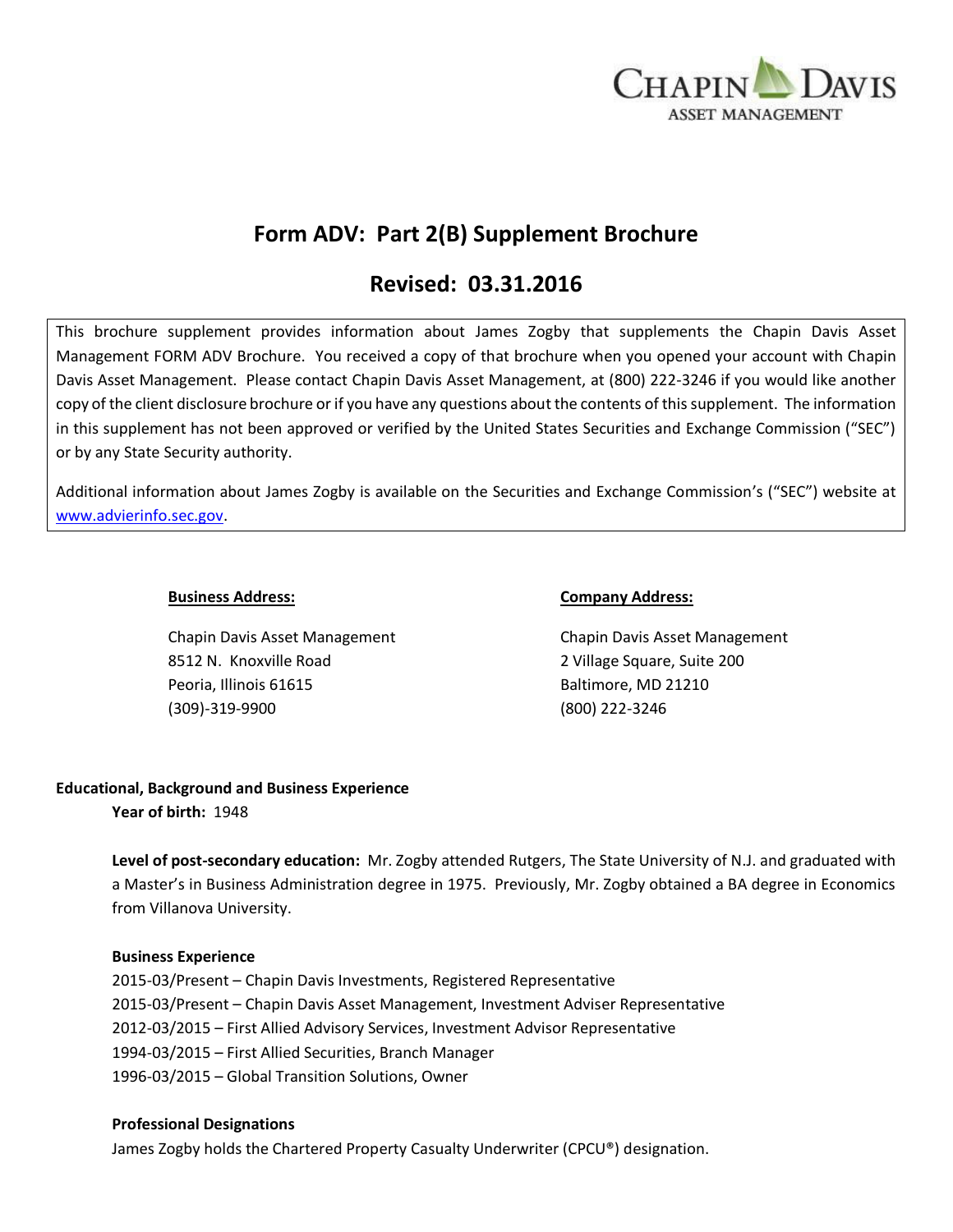### **Disciplinary Action**

Chapin Davis Asset Management discloses facts regarding any legal or disciplinary events that it deems to be material to a client considering James Zogby to act as their Investment Advisor Representative. FINRA's Brokercheck<sup>®</sup> [http://www.brokercheck.finra.org](http://www.brokercheck.finra.org/) may have additional information regarding the disciplinary history of James Zogby that is not included in this brochure supplement.

In 2012, the Financial Industry Regulatory Authority found Global Transition Solutions, Inc., a broker/dealer controlled by Mr. Zogby, to have entered into an operating agreement with a non-registered entity by which Global Transition Solutions shared commissions and fees with non-registered entity. Although the non-registered entity was owned by registered persons, FINRA regulations do not permit this practice. Without admitting or denying the findings, Mr. Zogby ceased all payments to the non-registered entity and paid a fine of \$10,000.

In 2003, The National Association of Securities Dealers (NASD) found Mr. Zogby to be in violation of rules relating to supervision of other individuals. As a result, the NASD fined Mr. Zogby and suspended him for 10 business days. Following the NASD action, the State of Illinois, Censured and fined Mr. Zogby, required him to re-take Series 24 principal examination, and required First Allied to place him under heightened supervision. First Allied discloses facts regarding any legal or disciplinary events that it deems to be material to a client's consideration of Mr. Zogby to act as their investment adviser representative.

### **Other Business Activities**

In addition to being an Investment Advisor Representative with Chapin Davis Asset Management, James Zogby is also a Registered Representative at Chapin Davis Investments, a Broker/Dealer. James Zogby spends more than 10% of his time acting in both capacity. As an Investment Advisor Representative and Registered Representative, James Zogby can offer clients both advisory programs and services and non-advisory programs. This may present a conflict of interest. However, as an Investment Advisor Representative of Chapin Davis Asset Management, James Zogby has a responsibility to make recommendations that are in the best interest of each customer.

# **Additional Compensation**

Product companies (including our affiliates) with which we have agreements work with Chapin Davis Asset Management and our financial advisors to provide education and other support to help distribute their products. These companies may pay for training and education events, seminars or other similar events for employees, financial advisors, clients and prospective clients. They may also reimburse entertainment. A financial advisor may also receive a service fee, expense reimbursement, or other payments from other companies. These service fees, as well as incentive programs and cash and/or noncash compensation, all are strictly regulated by the SEC and Financial Industry Regulatory Authority, as well as Chapin Davis Asset Management internal compliance policies.

#### **Supervision**

Investment Advisor Representatives' activities are supervised by registered principals in their office of supervisory jurisdiction and individuals therein, including any or all of the following Investment Advisor Representatives' direct registered principals, central supervision personnel who report to the Chief Compliance Officer of Chapin Davis Asset Management.